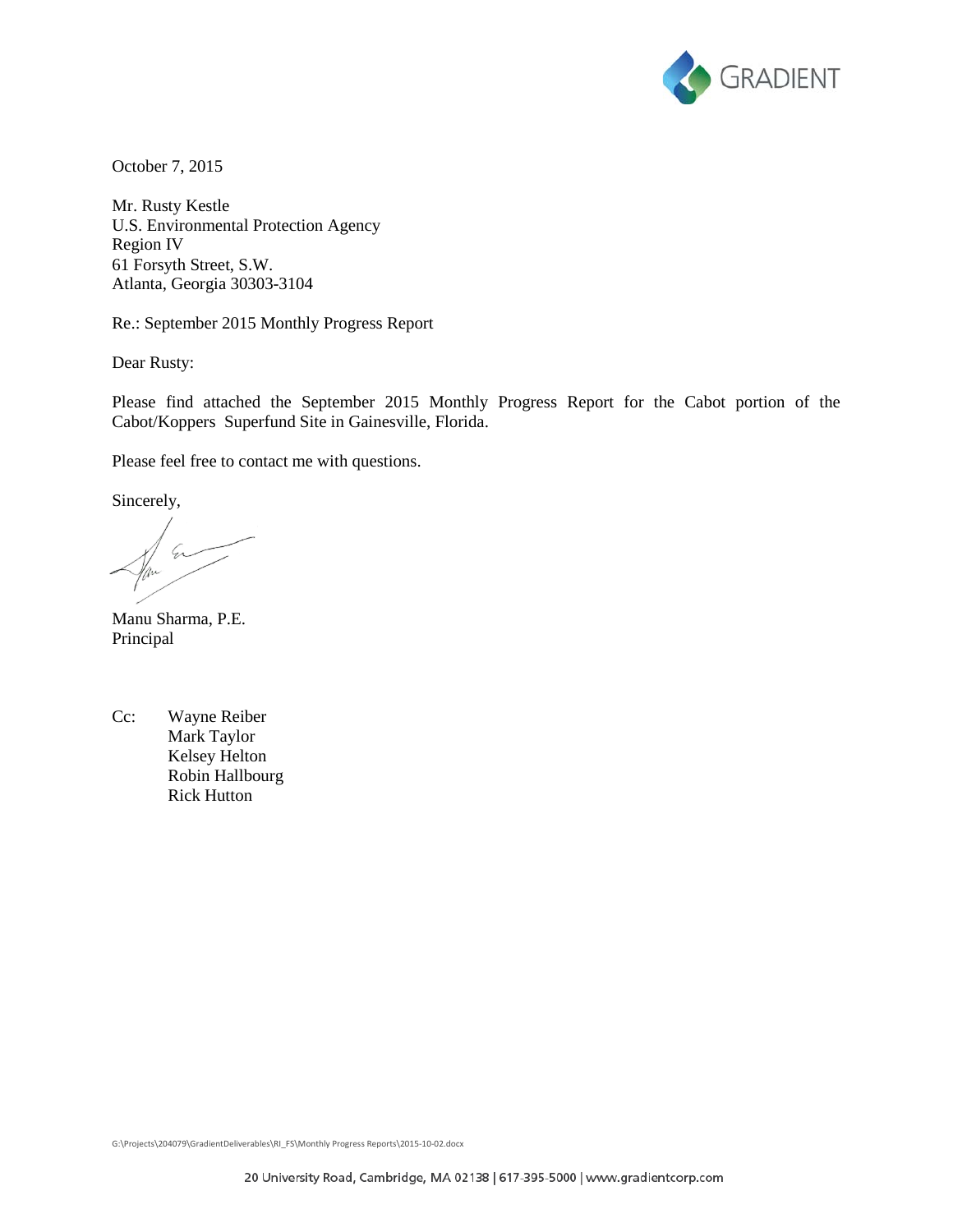# **September 2015 Monthly Progress Report Cabot Portion of Cabot/Koppers Superfund Site, Gainesville, FL**

# **Status of Supplemental Hawthorn Group (HG) Field Investigation**

Cabot's consultant, Weston, continued to conduct field work in accordance with the Supplemental Hawthorn Group (HG) Investigation Work Plan (work plan) dated November 21, 2014, conditionally approved by US EPA on December 9, 2014. Approval was conditioned on approval of a QAPP, which was submitted to and approved by US EPA on March 6, 2015. The following tasks were successfully completed in September:

- The first round of groundwater samples from the existing and newly installed permanent HG monitoring wells (HG-36S/D, HG-37S/D, HG-38S/D, HG-39S/D) were collected in mid-September in conjunction with the third quarterly sampling event for the Cabot portion of the Site. The groundwater samples were submitted for laboratory analysis of VOCs, SVOCs, metals, anions, alkalinity, iron, and dissolved gases.
- Drilling activities for the Upper Floridan monitoring well CFW-1 began on September 21 with the installation of the first isolation casing, and will continue through mid-November.
- Plugging and abandonment of Lower HG monitoring well HG-29D cannot be completed by Cabot in accordance with the Work Plan since the well was discovered not to be constructed to reported specifications. Cabot notified US EPA of this in a letter dated June 17, 2015, and asked that US EPA take the necessary steps to require Beazer, who installed and owns the well, to undertake plugging and abandonment.
- A technical memorandum presenting the key findings of the Supplemental HG investigation in the Former Processing and Storage Area was submitted to US EPA on September 24.

### **Data Inventory**

A list of the groundwater samples collected during the month of September is summarized in the table below. Analytical results for these samples will be reviewed and validated as they become available from the laboratory.

| <b>Groundwater Samples</b> |               |                |          |  |  |  |  |  |  |  |  |
|----------------------------|---------------|----------------|----------|--|--|--|--|--|--|--|--|
| <b>HG-28S</b>              | <b>HG-28D</b> | $ITW-1$        | $ITW-13$ |  |  |  |  |  |  |  |  |
| <b>HG-29S</b>              | <b>HG-31D</b> | $ITW-2$        | $ITW-14$ |  |  |  |  |  |  |  |  |
| $HG-30S$                   | $HG-30D$      | WMW-17F        |          |  |  |  |  |  |  |  |  |
| <b>HG-36S</b>              | <b>HG-36D</b> | <b>WMW-18E</b> |          |  |  |  |  |  |  |  |  |
| <b>HG-37S</b>              | <b>HG-37D</b> | ESE-002        |          |  |  |  |  |  |  |  |  |
| <b>HG-38S</b>              | <b>HG-38D</b> | <b>ESE-004</b> |          |  |  |  |  |  |  |  |  |
| <b>HG-39S</b>              | <b>HG-39D</b> | <b>ESE-007</b> |          |  |  |  |  |  |  |  |  |

### **Plan/Schedule Modifications**

 The installation of Upper Floridan monitoring well CFW-1 was delayed due to mechanical problems with the drill rig. The mechanical problems with the rig have been resolved and drilling activities resumed in the third week of September. An updated schedule showing the major milestones for the current field work and the Supplemental Remedial Investigation/Focused Feasibility Study (SRI/FFS) is included with this progress report as Attachment 1.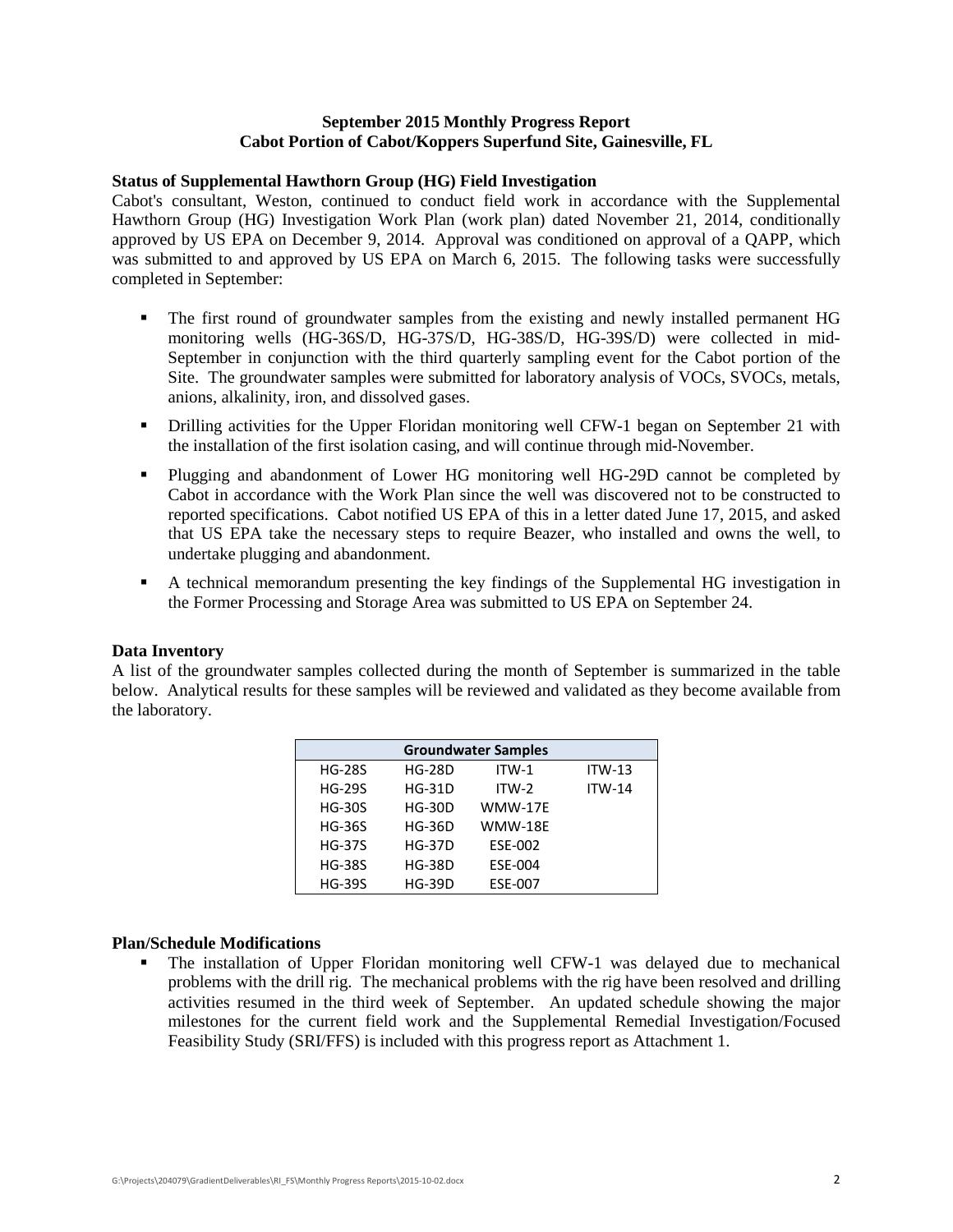# **Upcoming Action Items**

- The installation of Floridan monitoring well CFW-1 is expected to be completed by the middle of November (Attachment 1).
- Cabot will submit to US EPA by November 20, 2015, a Technical Memorandum that presents the available HG investigation results and discusses potential remedial options for the Cabot portion of the Site (Attachment 1). Cabot will then meet with USEPA and other stakeholders on December 15, 2015 to review and discuss the preliminary findings contained in the memorandum. Cabot will use the feedback obtained during the meeting to further refine the remedial strategy for the Site and finalize the SRI/FFS report per the schedule presented in Attachment 1.